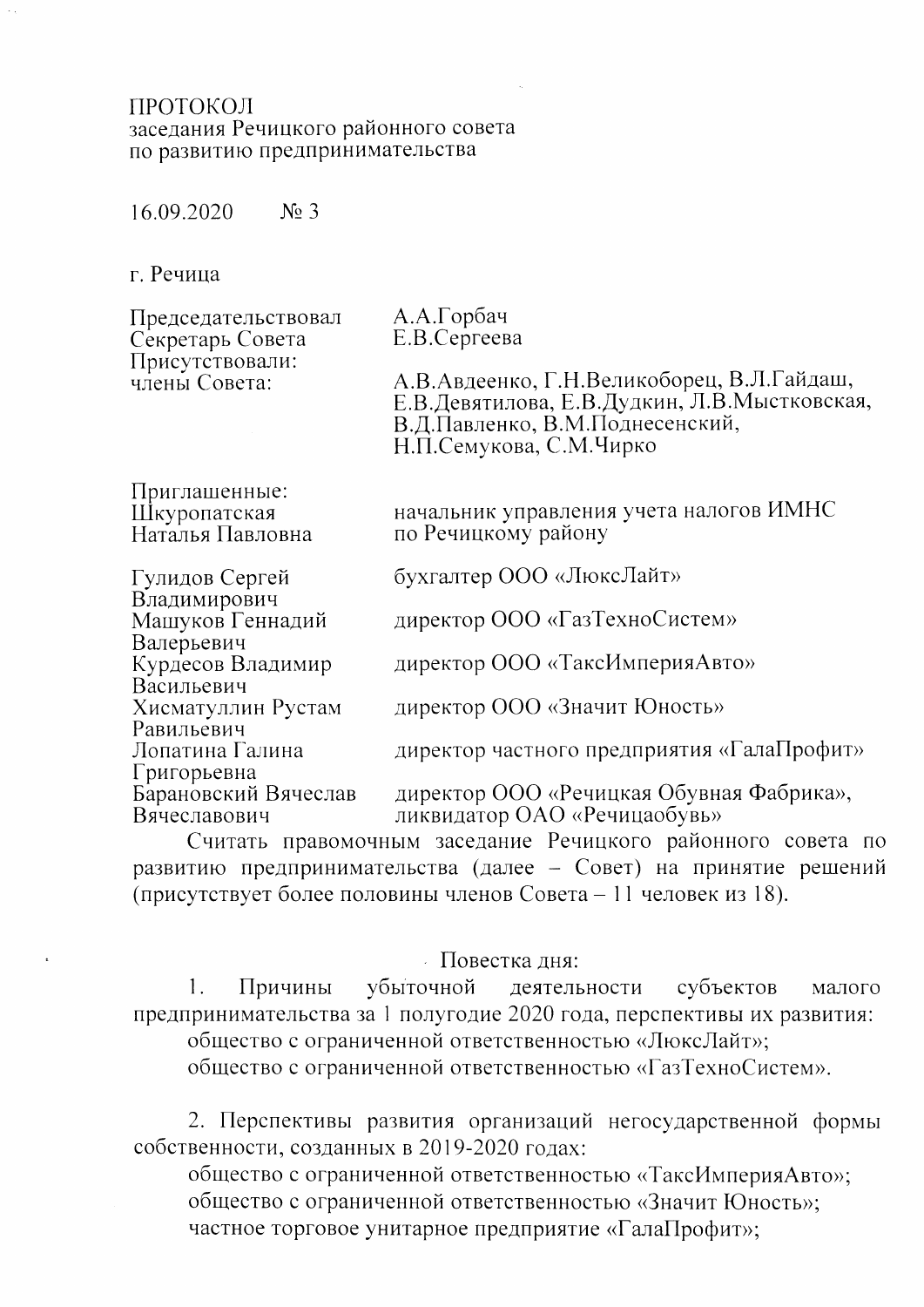общество с ограниченной ответственностью «Речицкая Обувная Фабрика».

 $3.0$ ходе ликвидации открытого акционерного общества «Речицаобувь».

### $1.1.$  СЛУШАЛИ:

Семукову Н.П. - о том, что согласно предоставленной инспекцией Министерства по налогам и сборам Республики Беларусь по Речицкому району информации общество с ограниченной ответственностью «ЛюксЛайт» по итогам работы за 1 полугодие 2020 года имеет отрицательный финансовый результат. По причине командировки руководителя общества Ласица А.В. на заседание Совета приглашен бухгалтер данной организации Гулидов С.В.;

Гулидова  $C.B.$  $\overline{O}$ TOM, что хозяйственное общество зарегистрировано в апреле 2016 года. Организация размещается в арендуемом помещении, расположенном по адресу: г. Речица, ул. 10 лет Октября, 7, комн. 2. Численность организации - 2 человека. Основной вид деятельности - неспециализированная оптовая торговля электротоварами. Поскольку в последние годы в г. Речица открылось значительное объектов, реализующих количество крупных ТОРГОВЫХ широкий ассортимент товаров, в том числе и электробытовых, применяющих различного рода скидки, карты рассрочек на товары, и, соответственно, имеющих более выгодные условия торговли, по итогам работы за первое полугодие 2020 организацией получен чистый убыток. Оптовые партии небольшие, склада для хранения товаров не имеется. По сравнению с аналогичным периодом прошлого года снижены торговые надбавки на Основные реализуемые товары. покупатели - юридические лина. Задолженность по платежам в бюджет и ФСЗН у организации отсутствует;

Девятилову Е.В. - о том, что возможной причиной недостаточного количества клиентов является отсутствие рекламы данного субъекта хозяйствования.

#### РЕШИЛИ:

1.1.1. Принять к сведению информацию Семуковой Н.П., Гулидова С.В., Девятиловой Е.В.

1.1.2. Рекомендовать руководителю ООО «ЛюксЛайт» (Ласица  $A.B.$ :

рассмотреть вопрос создания официального сайта организации, провести соответствующую рекламную работу;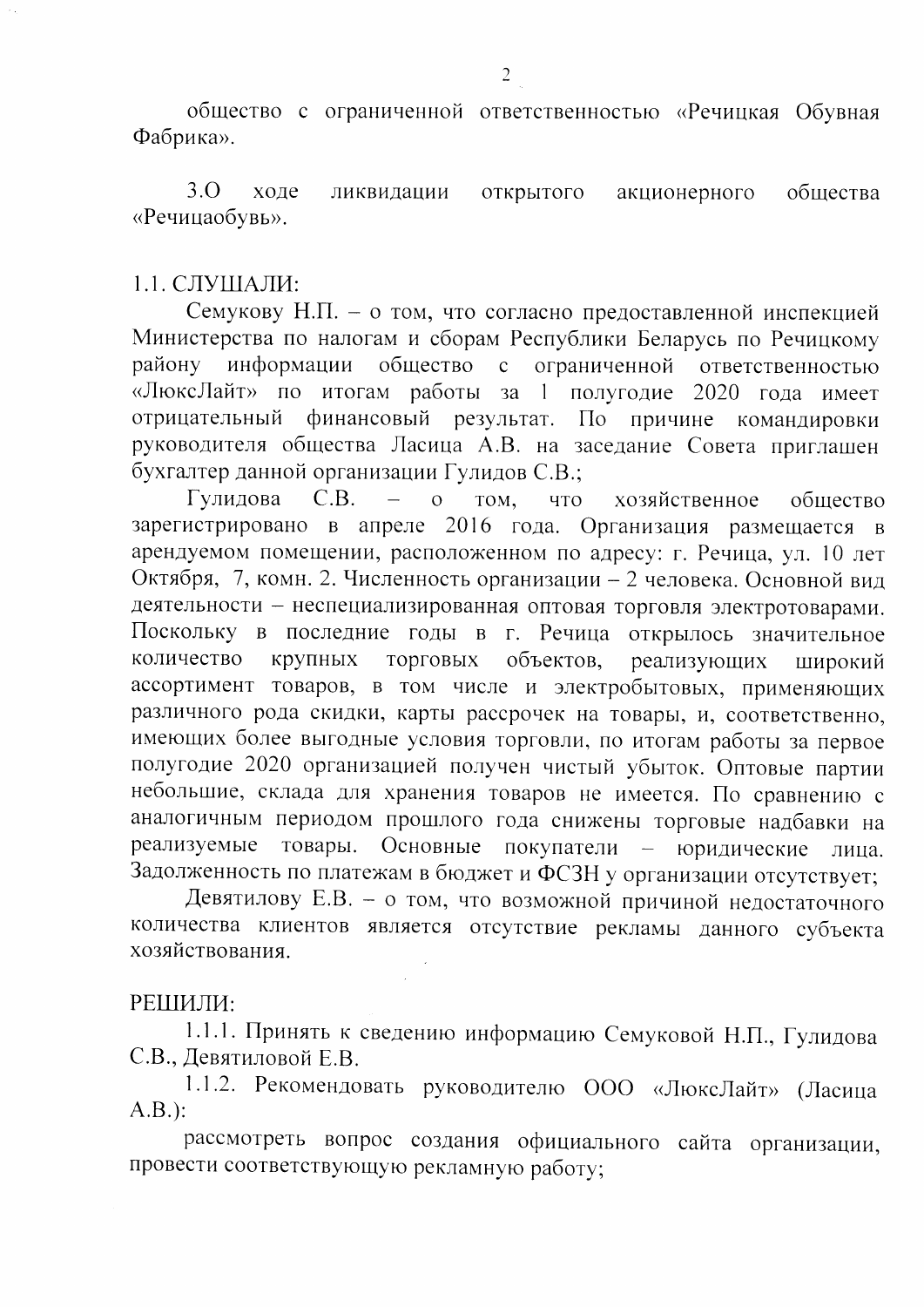активизировать работу по выходу на безубыточную деятельность, а также обеспечить положительную динамику показателей финансовохозяйственной деятельности.

ГОЛОСОВАЛИ: " $3a" - 11$ "Против" – 0 "Воздержались" - 0.

1.2. СЛУШАЛИ:

Машукова  $\Gamma.B. - 0$ что обшество TOM.  $\overline{c}$ ограниченной ответственностью «ГазТехноСистем» зарегистрировано в марте 2013 года. Среднесписочная численность организации - 2 человека (ранее было 6 человек). Основной вид деятельности - оптовая торговля отопительным оборудованием итальянской компании FERROLI по образцам, а также его монтаж. Оборудование реализуется, в основном, физическим лицам. Имеется возможность поставки промышленного отопительного оборудования организациям. Работы по техническому обслуживанию данного оборудования выполняются филиалом Речицкого производственного управления РПУП «Гомельоблгаз». С 2018 года финансово-экономические показатели (выручка от реализации, чистая прибыль, заработная плата) организации ухудшились. Основные причины убыточной деятельности в текущем году: 1 квартал - сезонный характер работ, 2 квартал - эпидемиологическая ситуация в мире и связанные с ней ограничения по свободному перемещению людей и товаров (перебои с поставками оборудования из Китая, неполная трудовая занятость работников). Вместе с тем, по итогам работы за 9 месяцев общество планирует выйти на безубыточную работу. Задолженность по платежам в бюджет и ФСЗН отсутствует. Имеется официальный сайт. Деятельность организации рекламируется  $\overline{B}$ средствах массовой информации. Проблемным вопросом остается недостаточное количество специалистов по обслуживанию газового оборудования.

# ВЫСТУПИЛИ:

Горбач А.А. - о необходимости комплексного обслуживания непосредственно его оборудования продавцом, чего ДЛЯ имеется возможность обучения работников И, следовательно, расширения деятельности.

### РЕШИЛИ:

1.2.1. Принять к сведению информацию Машукова Г.В.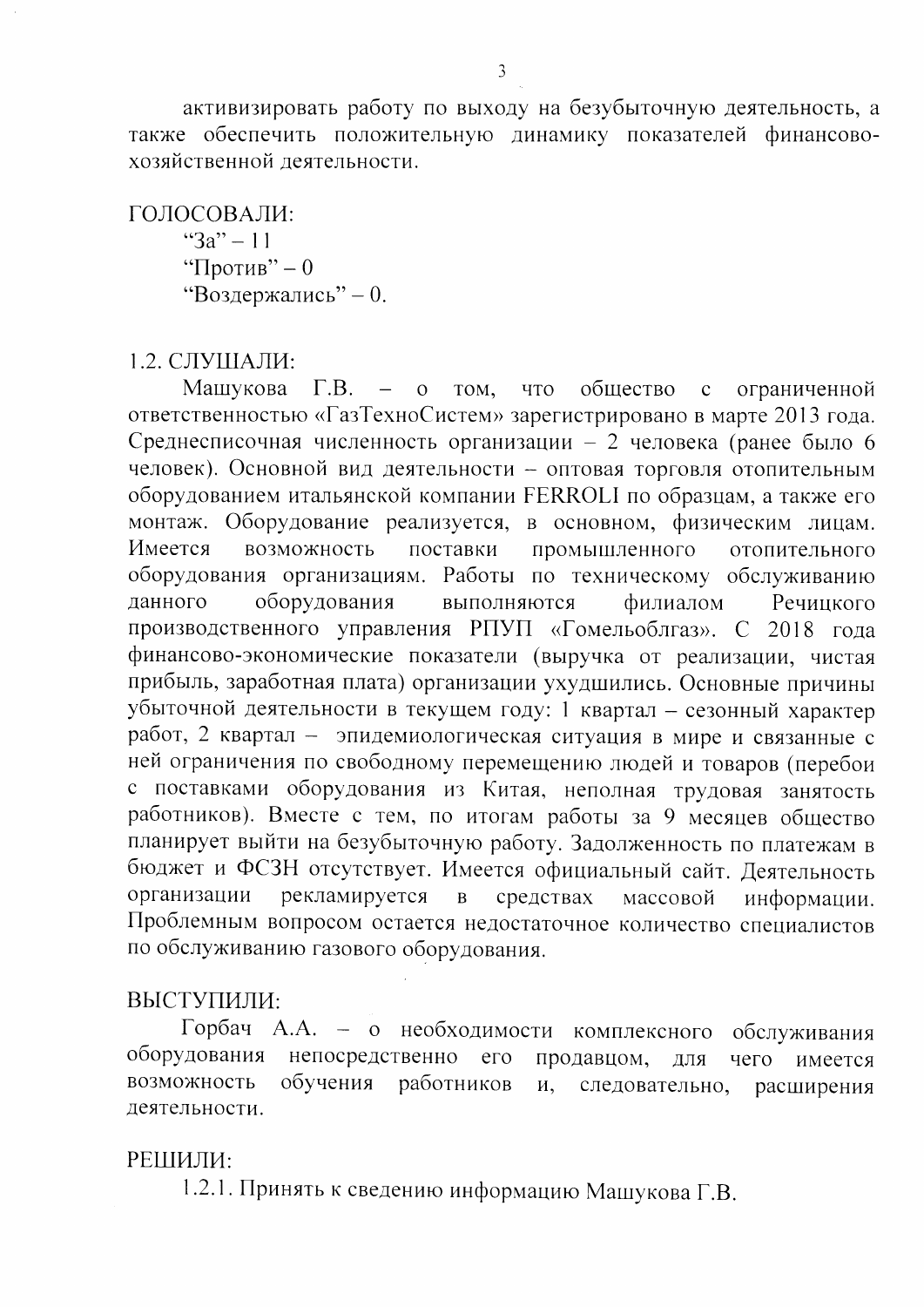руководителю «ГазТехноСистем»  $OOO$ 1.2.2. Рекомендовать (Машукову Г.В.):

рассмотреть вопрос подготовки специалистов по обслуживанию газового оборудования за счет собственных средств организации и самостоятельно оказывать услуги потребителям по обслуживания газового оборудовании;

иметь в наличии и постоянно поддерживать широкий ассортимент запасных частей отопительного оборудования с целью его ремонта в максимально короткие сроки (в случае поломки оборудования в холодное время года);

организации активизировать участие тендерах поставку  $\, {\bf B} \,$ на отопительного оборудования потребителям;

обеспечить положительную динамику показателей финансовохозяйственной леятельности.

ГОЛОСОВАЛИ: " $3a" - 11$ "Против" – 0 "Воздержались" - 0.

# 2.1. ВЫСТУПИЛИ:

Семукова Н.П. - о невыполнении за 6 месяцев текущего года показателя по трудоустройству на дополнительные рабочие места. Одной из составляющих данного показателя является прием на работу граждан новыми малыми и микроорганизациями.

# СЛУШАЛИ:

Курдесова  $B.B.$ TOM, что  $000$ «ТаксИмперияАвто»  $\overline{O}$ зарегистрировано в феврале 2020 года. Основным видом деятельности является деятельность такси. Обслуживает Хойникский и Брагинский районы. Учредителем и руководителем общества является Курдесов В.В., имеющий опыт работы в сфере пассажирских перевозок автомобилямитакси в качестве индивидуального предпринимателя. Деятельность в бухгалтерского учета осуществляет руководитель общества области самостоятельно. Диспетчерские услуги оказываются ООО «Рекламэн Бай» (служба 7171). В текущем году создано 7 рабочих мест. Задолженности по платежам в бюджет и ФСЗН не имеется. По состоянию на текущую дату все работники организации уволены. В дальнейшем, планируется ликвидация организации. Основная причина прекращения деятельности конкуренция на рынке пассажирских недобросовестная перевозок автомобилями-такси, выраженная в снижении тарифов на данные услуги.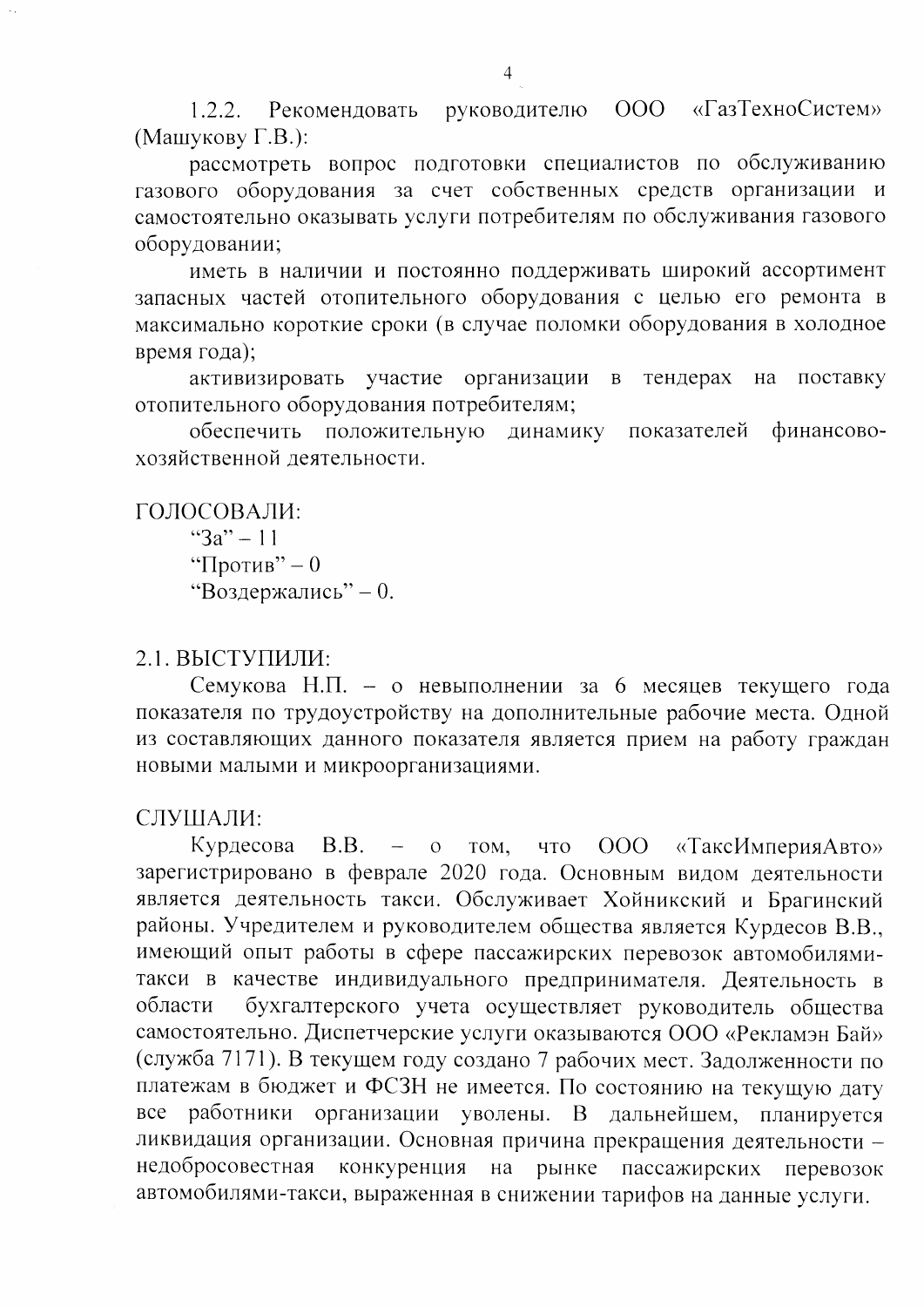Рынок перенасыщен предложениями перевозчиков в рамках электронных информационных систем (в частности, «Яндекс.Такси»). Перевозка заказанная с использованием данной системы, автомобилем-такси, предпочтительнее благодаря ее дешевизне. По этой причине снизились объемы перевозок. 50% выручки составляют затраты (диспетчерские услуги, заработная плата, расходы на топливо, и др.) и налоговые платежи. Трудности вызывают вопросы, связанные с налогообложением организации.

# РЕШИЛИ:

2.1.1. Принять к сведению информацию Курдесова В.В.

2.1.2. Рекомендовать Курдесову В.В.:

рассмотреть вопрос трудоустройства в организацию специалиста в области бухгалтерского учета (на 0,25 либо 0,5 ставки);

проработать вопрос оказания диспетчерских  $V$ СЛУГ  $000$ «ТаксИмперияАвто» самостоятельно.

ГОЛОСОВАЛИ: " $3a" - 11$ "Против" – 0 "Воздержались" - 0.

# 2.2. СЛУШАЛИ:

Хисматуллина Р.Р. - о том, ООО «Значит Юность» что зарегистрировано в декабре 2019 года. Основным видом деятельности является деятельность ресторанов, осуществляемая в арендованном помещении по адресу: г. Речица, ул. Карла Маркса, 3. С июля текущего года открыт бар «Грильберри» на 40 посадочных мест, в котором реализуется преимущественно еда, приготовленная на углях. Численность организации - 5 человек. В настоящее время ведется поиск помещения, находящегося в государственной собственности, для размещения цеха по производству полуфабрикатов (мясных, рыбных) ДЛЯ дальнейшей реализации в торговых объектах г. Речица;

Горбача А.А. - о том, что целесообразно рассмотреть вопросы помещений ресторана «Днепр», находящегося на балансе аренды учреждения «Детско-юношеская спортивная школа № 2 Речицкого района», а также обслуживания гриль-зоны;

Семукову Н.П. - о том, что на официальном сайте райисполкома размещен постоянно актуализируется перечень  $\mathbf{M}$ неиспользуемых помещений, находящихся в коммунальной собственности, предлагаемых в аренду и для продажи.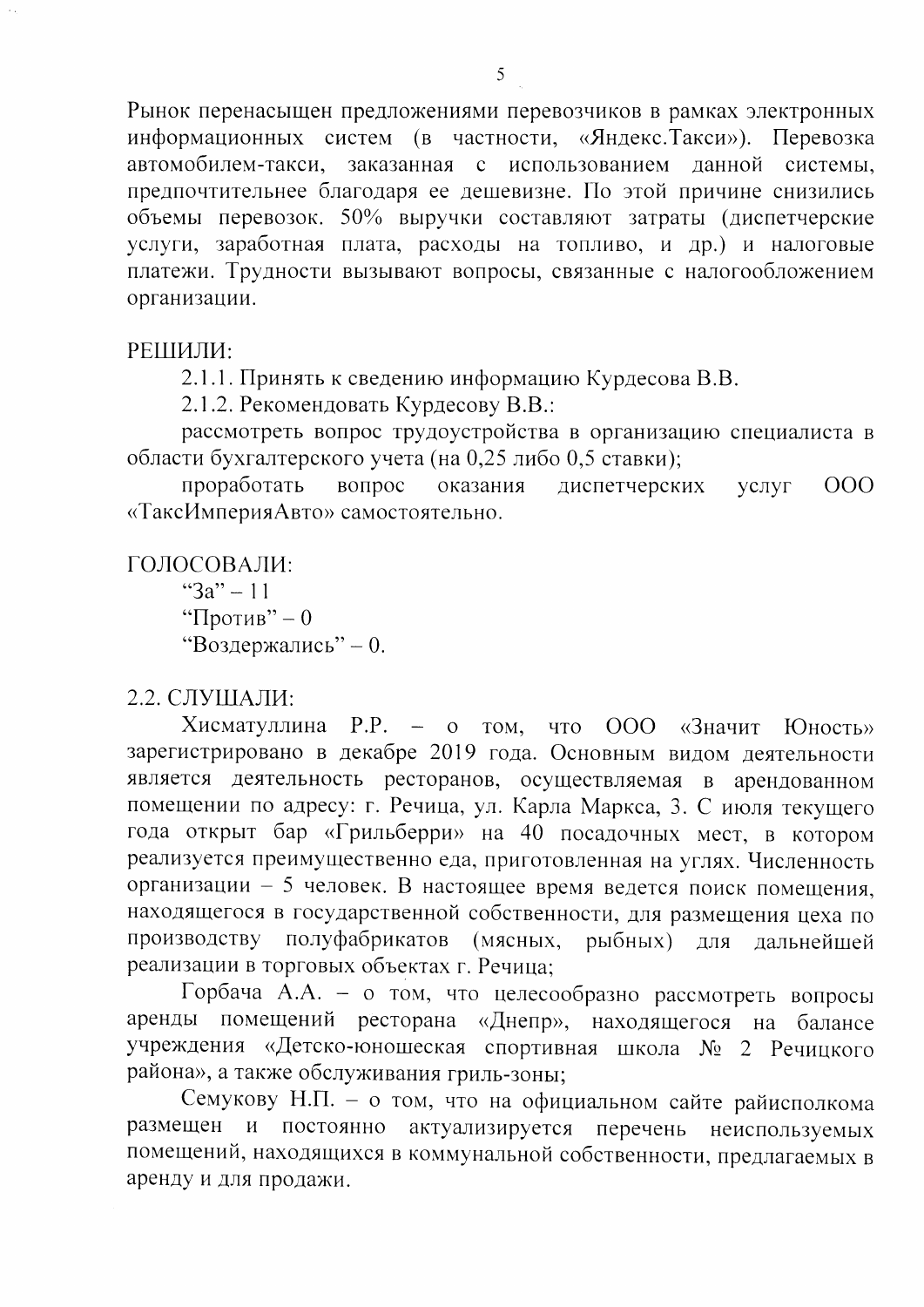РЕШИЛИ:

2.2.1. Принять к сведению информацию Хисматуллина Р.Р., Горбача А.А. и Семуковой Н.П.

2.2.2. Рекомендовать Хисматуллину Р.Р.:

перечень объектов коммунальной собственности, изучить предлагаемых для сдачи в аренду;

проработать вопрос сотрудничества  $\mathbf{c}$ учреждением «Летскоюношеская спортивная школа № 2 Речицкого района».

ГОЛОСОВАЛИ: " $3a" - 11$ "Против" – 0 "Воздержались" - 0.

2.3. СЛУШАЛИ:

Лопатину Г.Г. - о том, организация зарегистрирована в августе 2020 года. Основной вид деятельности - розничная торговля преимущественно продуктами питания. Численность общества - 2 человека. В сентябре текущего года в арендуемом помещении открыт магазин «Продуктоша» по адресу: г. Речица, ул. Куйбышева, 16, с торговой площадью 63,3 м<sup>2</sup>. В дальнейшем, планируется создание еще 2 новых рабочих мест. Основными покупателями являются люди пенсионного возраста и дети. Трудностей с осуществлением предпринимательской деятельности не имеется.

РЕШИЛИ:

2.3.1. Принять к сведению информацию Лопатиной Г.Г.

2.3.2. Рекомендовать Лопатиной Г.Г.:

рассмотреть вопрос трудоустройства работников организации путем заключения трудовых договоров;

необходимости при обратиться  $\overline{B}$ Центр поддержки предпринимательства в г. Речица - частное унитарное предприятие по оказанию услуг «Бизнес-бюро Павленко  $B.I.\rightarrow$ получением  $3a$ консультационной поддержки вопросам ПО предпринимательской деятельности.

ГОЛОСОВАЛИ: " $3a" - 11$ "Против" – 0 "Воздержались" - 0.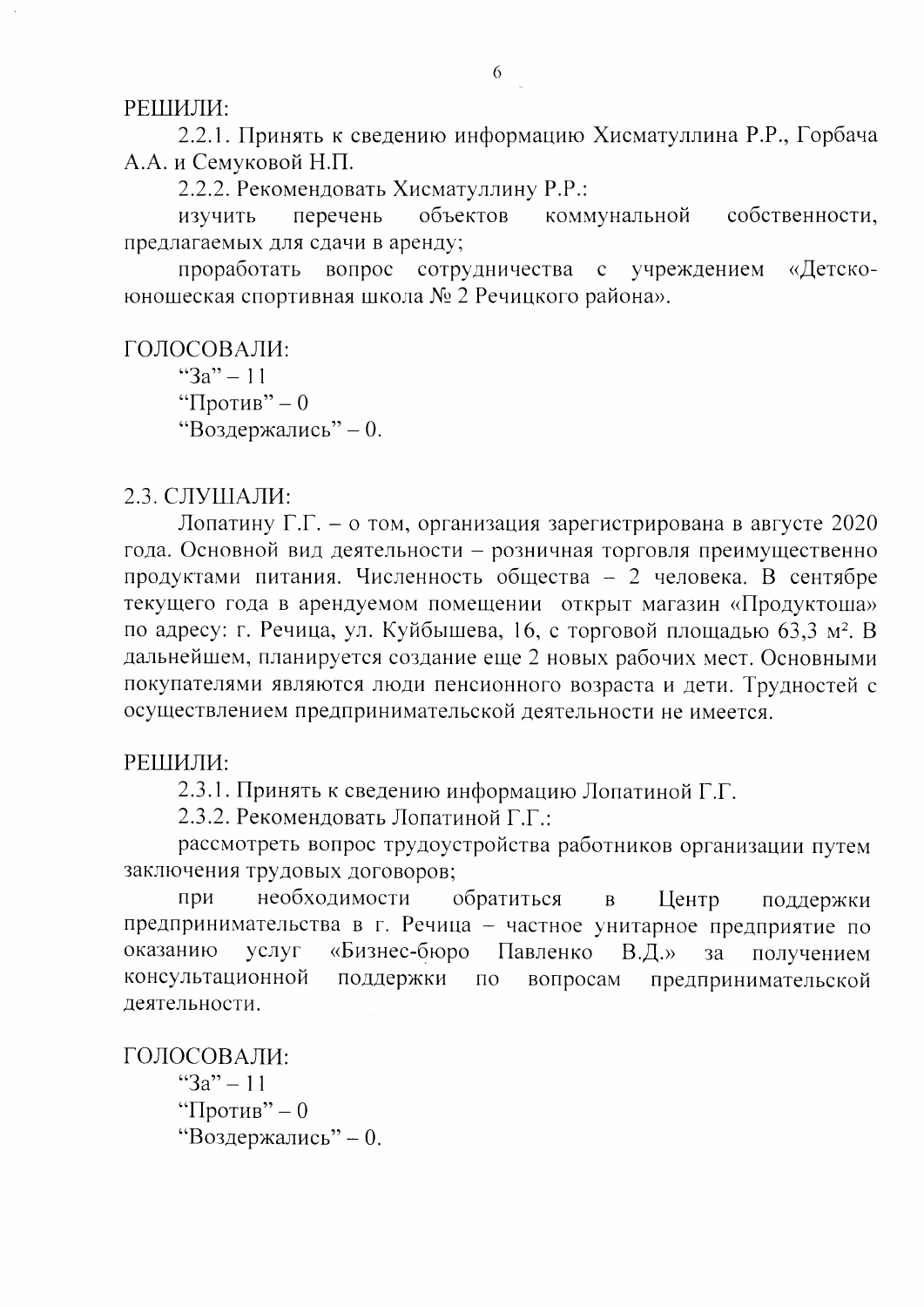2.4. СЛУШАЛИ:

общество B.B. том, что хозяйственное  $- 0$ Барановского зарегистрировано в июне текущего года. Численность организации - 11 человек с учетом работающих по гражданско-правовым договорам. Основным видом деятельности является производство рабочей обуви для промышленных предприятий, медицинских учреждений и др. (ботинки и полуботинки мужские и женские, полусапоги мужские и женские, туфли производственные, тапочки (чувяки) кожаные, пантолеты, ботинки «Берцы»). Имеется возможность изготовления обуви по индивидуальным заказам. При пошиве обуви используется ручной труд. Сырье закупается на Бобруйском кожевенном комбинате. В сентябре 2020 года открыта мастерская по ремонту обуви, расположенная по адресу: г. Речица, В дальнейшем, планируется открытие 59. обувных ул.Калинина, мастерских и создание 3 новых рабочих мест. Организация участвует в государственных закупках.

Общество расположено производственных плошалях на «Речицаобувь». **OAO** Поскольку деятельность прекратившего оборудование и оснащение технически и морально изношено, износ производственных фондов и технологического оборудования составляет 80%, технология производства обуви и обработки изделий устарела, в настоящее время прорабатывается вопрос модернизации оборудования и технологического процесса в целом.

#### ВЫСТУПИЛИ:

Поднесенский В.М. - о возможности предварительного обращения за консультационной помощью в санитарную службу района на предмет соответствия объекта бытового обслуживания санитарным нормам.

#### РЕШИЛИ:

2.4.1. Принять к сведению информацию Барановского В.В.

2.4.2. Рекомендовать Барановскому В.В.:

рассмотреть вопрос трудоустройства работников организации путем заключения трудовых договоров;

проработать вопрос открытия мастерских по ремонту обуви вне ЖИЛЫХ ДОМОВ;

не допускать размещение в нежилых помещениях, расположенных в многоквартирных жилых домах, объектов, которые являются источниками выделения вредных веществ, шума и вибрации в размерах, превышающих установленные нормативы, оказывают негативное влияние на окружающую среду, условия проживания в жилом доме других граждан;

проработать вопрос государственной финансовой поддержки субъектов малого бизнеса в соответствии с нормами Указа Президента